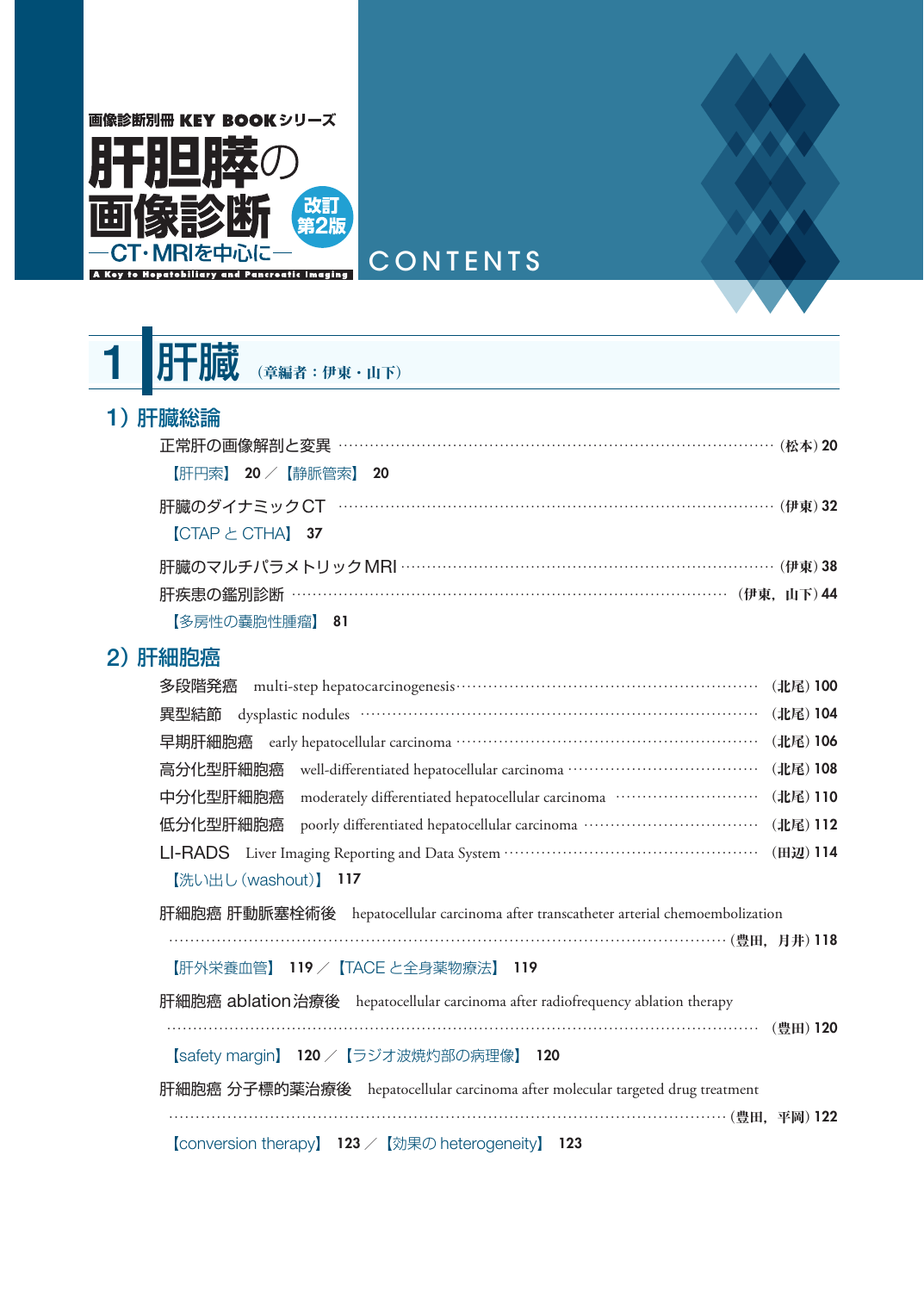| 肝細胞癌 DAA治療後 hepatocellular carcinoma after sustained virologic response (SVR) by direct-acting |  |
|------------------------------------------------------------------------------------------------|--|
| antivirals (DAA) therapy …………………………………………………………………… (豊田) 124                                   |  |
| 【DAA 治療後肝細胞癌サーベイランスのピットフォール】 125                                                               |  |
| 3) 多彩な画像所見を呈する肝細胞癌                                                                             |  |
| 脂肪沈着した肝細胞癌 fat containing hepatocellular carcinoma ······························ (清水, 本杉) 126 |  |
| diffuse type hepatocellular carcinoma …………………………………… (清水, 本杉) 128<br>びまん型肝細胞癌                  |  |
| 肝細胞癌破裂 ruptured hepatocellular carcinoma …………………………………………… (清水, 本杉) 130                        |  |
| 【肝細胞癌破裂の TAE】<br>131                                                                           |  |
| 肝細胞癌の胆管浸潤 bile duct invasion of hepatocellular carcinoma ……………………… (清水, 本杉) 132                |  |
| 肝細胞癌のリンパ節転移 lymph node metastasis of hepatocellular carcinoma …………(清水, 本杉) 134                 |  |
| 【肝臓の所属リンパ節】<br>- 134                                                                           |  |
| 自然消退する肝細胞癌 spontaneous regression of hepatocellular carcinoma …………… (清水, 本杉) 136               |  |
| peliotic changeを伴った肝細胞癌 hepatocellular carcinoma with peliotic change                          |  |
|                                                                                                |  |
| pseudoglandular hepatocellular carcinoma ………………………………… (清水, 本杉) 140<br>偽腺管型肝細胞癌                |  |
| 【金属沈着を伴った肝細胞癌】 141                                                                             |  |
| 硬化型肝細胞癌 scirrhous hepatocellular carcinoma …………………………………………… (上田) 142                          |  |
| 肉腫様変性を来した肝細胞癌 sarcomatous hepatocellular carcinoma …………………… (児玉, 上田) 144                       |  |
| fibrolamellar hepatocellular carcinoma                                                         |  |
| 4) 胆管細胞性腫瘍                                                                                     |  |
| 肝内胆管癌 (腫瘤形成型) intrahepatic cholangiocarcinoma (mass forming) …………… (渡辺, 上田) 148                |  |
| cholangiolocellular carcinoma …………………………………………………… (上田) 150<br>細胆管細胞癌                          |  |
| 混合型肝癌 combined hepatocellular and cholangiocarcinoma ………………………………… (上田) 152                    |  |
| G-CSF 産生腫瘍 G-CSF (granulocyte-colony stimulating factor) producing-tumor                       |  |
|                                                                                                |  |
| 5) 稀な良性肝腫瘍                                                                                     |  |
| bile duct adenoma, peribiliary gland hamartoma ………………… (小坂) 156<br>肝内胆管腺腫(胆管過誤腫)               |  |
| 肝粘液性嚢胞腫瘍 mucinous cystic neoplasm of the liver (MCN-L) ………………………… (小坂) 158                     |  |
| hepatocellular adenoma ………………………………………………………… (小坂) 160<br>肝細胞腺腫                                |  |
| [HNF1 $\alpha$ , SAA, $\beta$ カテニン] 163                                                        |  |

| 肝血管筋脂肪腫 hepatic angiomyolipoma ……………………………………………………… (小坂) 164         |  |
|-----------------------------------------------------------------------|--|
| 肝骨髄脂肪腫 hepatic myelolipoma ……………………………………………………………… (小坂) 166          |  |
| 【血管筋骨髄脂肪腫 (angiomyomyelolipoma)】 167                                  |  |
| 肝偽脂肪腫 hepatic pseudolipoma ……………………………………………………………… (山本, 外園) 168      |  |
| 肝副腎遺残腫瘍 adrenal rest tumor of the liver ………………………………………………………(田辺) 170 |  |
|                                                                       |  |

【peliosis hepatis と血管腫】 175

| é |
|---|
|   |

3

4

5

霸

## 6)転移性肝腫瘍

| 0丿 牧份性肝腥疡                                                                      |           |
|--------------------------------------------------------------------------------|-----------|
| 転移性肝癌(総論)                                                                      | (祖父江) 176 |
| 転移性肝癌 (通常型)                                                                    | (祖父江) 178 |
| 転移性肝癌 (多血性)                                                                    | (祖父江) 180 |
| 【転移性肝癌と肝血管腫の鑑別】<br>- 181                                                       |           |
| 転移性肝癌 (嚢胞性) cystic liver metastases ……………………………………………………                       | (祖父江) 182 |
| 転移性肝癌 (リンパ行性,びまん性) lymphatic metastasis and diffuse intrasinusoidal metastasis |           |
|                                                                                | (祖父江) 184 |
| 7) 稀な悪性肝腫瘍                                                                     |           |
| 類上皮血管内皮腫 epithelioid hemangioendothelioma ……………………………………… (篠崎) 186             |           |
| 【肝の被膜陥凹所見について】 187                                                             |           |
| 悪性リンパ腫 malignant lymphoma ………………………………………………………… (篠崎) 188                      |           |
| 偽リンパ腫                                                                          |           |
| 神経内分泌腫瘍 neuroendocrine neoplasm (NEN) …………………………………………… (篠崎) 192               |           |
| 【肝力ルチノイド】 192                                                                  |           |
| angiosarcoma …………………………………………………………………………… (篠崎) 194<br>血管肉腫                    |           |
| 8) 肝血管腫・他                                                                      |           |
| 肝海綿状血管腫(1)CT cavernous hemangioma (1) CT …………………………………… (中村) 196               |           |
| 【超音波で血管腫を示唆するサイン】 196                                                          |           |
| 肝海綿状血管腫 (2) MRI cavernous hemangioma (2) MRI …………………………………… (中村) 198           |           |
| 【肝血管腫の EOB 造影 MRI における pseudo washout と T2 shine through】 198                  |           |
| 巨大肝血管腫·多発性肝血管腫症 giant hemangioma/hemangiomatosis ………………… (中村) 200              |           |
| 【Kasabach-Merritt 症候群】 201                                                     |           |
| 非典型肝血管腫 atypical hemangiomas ………………………………………………………… (中村) 202                   |           |
| 硬化性血管腫 sclerosed hemangioma …………………………………………………………… (中村) 204                   |           |
| 9) 小児の肝腫瘍                                                                      |           |
| hepatocellular carcinoma ……………………………………………………… (宮嵜) 206<br>成人型肝細胞癌             |           |
| 肝芽腫                                                                            | (赤坂) 208  |
| 未分化肉腫                                                                          | (宮嵜) 210  |
| 乳児血管腫                                                                          | (赤坂) 212  |
| mesenchymal hamartoma……………………………………………………… (赤坂) 214<br>間葉性過誤腫                  |           |
| 10) 嚢胞性肝疾患                                                                     |           |
| 孤立性肝嚢胞                                                                         | (山田) 216  |
| 【血清 CA19-9 値上昇】 217                                                            |           |
| 多発性肝嚢胞                                                                         | (山田) 218  |
| [polycystic liver disease (PLD)] 219                                           |           |
| ciliated hepatic foregut cyst …………………………………………………… (山田) 220<br>前腸性肝嚢胞          |           |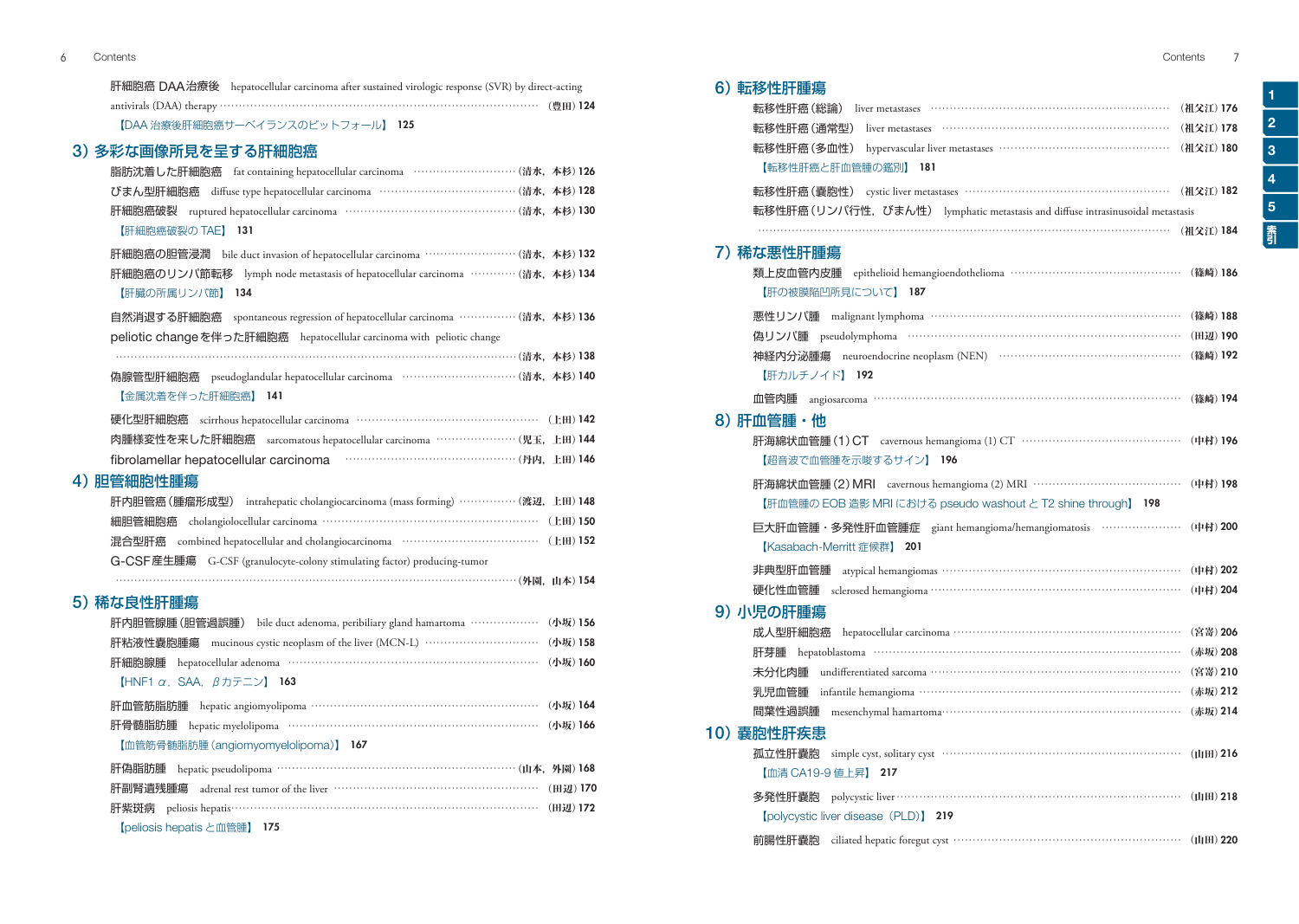#### 【前腸性肝嚢胞の悪性化リスク】 221

| multicystic biliary hamartoma<br>【肝の hamartoma】 223                                                                                                             |          |
|-----------------------------------------------------------------------------------------------------------------------------------------------------------------|----------|
| 胆管周囲囊胞 peribiliary cyst ……………………………………………………………………… (山田) 224                                                                                                    |          |
| 胆管性過誤腫(症)<br>bile duct hamartoma (hamartomatosis), von Meyenburg complex ……… (山田) 226<br>【コメットエコー】 226                                                          |          |
| <b>(ductal plate malformation) 229</b>                                                                                                                          |          |
| biloma $\cdots$ ( $\uparrow$ H) 230<br>胆汁漏<br>【肝動脈塞栓術後胆汁漏の危険因子】 231                                                                                             |          |
|                                                                                                                                                                 |          |
| 11) 炎症性肝腫瘤                                                                                                                                                      |          |
| 肝膿瘍<br>[Klebsiella pneumoniae (KP)] 235                                                                                                                         | (五島) 234 |
| アメーバ性肝膿瘍 amebic hepatic abscess ……………………………………………………                                                                                                            | (五島) 236 |
| 【肝膿瘍に対する拡散強調像】 239                                                                                                                                              | (五島) 238 |
| 胆管炎に伴う肝実質病変 hepatic parenchymal change associated with cholangitis ………… (五島) 240<br>肝炎症性偽腫瘍 (IgG4 関連疾患) hepatic inflammatory pseudotumor (IgG4-related disease) |          |
|                                                                                                                                                                 | (井上) 242 |
| 日本住血吸虫症 Schistosomiasis japonica …………………………………………………… (五島) 244                                                                                                  |          |
| 肝肉芽腫症 (肝結核, サルコイドーシス) hepatic granuloma (hepatic tuberculosis, hepatic sarcoidosis)                                                                             |          |
|                                                                                                                                                                 |          |
| 肝蛭症<br>【その他の肝寄生虫疾患】 249                                                                                                                                         |          |
| 多包虫症 (肝エキノコックス) alveolar echinococcosis (of the liver) ……………………………… (児玉) 250<br>【単包虫症 (cystic echinococcosis)】 251                                              |          |
| Fitz-Hugh-Curtis症候群による異常濃染 hepatic peripheral enhancement of Fitz-Hugh-Curtis                                                                                   |          |
|                                                                                                                                                                 |          |
| 好酸球増多症に伴う肝病変 focal eosinophilic infiltration of the liver ………………………… (田辺) 254                                                                                   |          |
|                                                                                                                                                                 |          |
| 12) 門脈系異常およびそれに伴う二次変化                                                                                                                                           |          |
| 門脈圧亢進症 portal hypertension (PHT) …………………………………………………… (香田) 258<br>【MRI による PHT の診断】<br>259                                                                      |          |
| 肝内, 肝外側副血行路 portosystemic collateral pathways …………………………………… (香田) 260                                                                                           |          |
| 特発性門脈圧亢進症 idiopathic portal hypertension (IPH) ………………………………… (香田) 262<br>【中心性肥大 (central hypertrophy)】 263                                                      |          |

1

2

3

4

5

#### 【バルーン閉塞下逆行性経静脈的塞栓術(BRTO)】 263

| 門脈瘤                                                                            | (香田) 264 |
|--------------------------------------------------------------------------------|----------|
| 肝内門脈-肝静脈シャント intrahepatic porto-hepatic venous shunt ………………………… (小林) 266       |          |
| 肝内動脈-門脈シャント (A-P shunt) intrahepatic arterial-portal shunt (A-P shunt) ……      | (小林) 268 |
|                                                                                | (小林) 270 |
| 【門脈血栓症の治療】 270                                                                 |          |
| 門脈の海綿状変化 cavernous transformation of portal vein …………………………………… (小林) 272       |          |
| 門脈血流障害に伴う肝実質の二次変化 intrahepatic portal flow disturbance and the secondary       |          |
| parenchymal change ………………………………………………………………………………… (小林) 274                    |          |
| 肝硬変における結節状早期濃染偽病変 early enhancing pseudolesion in liver cirrhosis              |          |
|                                                                                |          |
| 13)静脈系異常およびそれに伴う二次変化                                                           |          |
| 上大静脈症候群における肝臓の早期濃染偽病変 early enhanced lesion of the liver in                    |          |
|                                                                                | (田辺) 278 |
| 静脈還流異常 (third inflow) による偽病変 pseudolesion due to the third inflow to the liver |          |
|                                                                                | (小林) 280 |
| 肝静脈血栓症と腫瘍塞栓 hepatic venous thrombosis and tumor embolism …………………… (小林) 282     |          |
| VOD, SOS (抗癌剤治療後など) veno-occlusive disease (VOD), sinusoidal obstruction       |          |
|                                                                                | (小林) 284 |
| 【化学療法による肝障害】 284                                                               |          |

| Budd-Chiari症候群 Budd-Chiari syndrome (BCS)………………………………………… (香田) 288 |  |
|--------------------------------------------------------------------|--|

### 14) 肝梗塞, 壊死

|                                                                                                               | (小林) 290 |
|---------------------------------------------------------------------------------------------------------------|----------|
| 【HELLP 症候群】 290                                                                                               |          |
| 虚血性偽小葉壊死 anoxic pseudolobular necrosis, focal ischemic necrosis ……………………                                      | (小林) 292 |
|                                                                                                               | (小林) 294 |
| 15) その他の結節性病変                                                                                                 |          |
| 限局性結節性過形成 focal nodular hyperplasia (FNH) ………………………………………… (米田) 296                                           |          |
| 慢性アルコール性肝障害から発生する炎症性肝細胞腺腫と過形成結節                                                                               |          |
| inflammatory hepatocellular adenoma and hyperplastic hepatocellular nodule in chronic alcoholic liver disease |          |
|                                                                                                               | (米田) 298 |
| IPHにみられる結節性病変 nodular lesions of the liver in idiopathic portal hypertension (IPH)                            |          |
|                                                                                                               | (米田) 302 |
| 【過形成結節における terminology は混沌としている】 305                                                                          |          |
| Budd-Chiari症候群にみられる結節性病変 nodular lesions of the liver in Budd-Chiari syndrome                                 |          |

…………………………………………………………………………………………………… (米田)306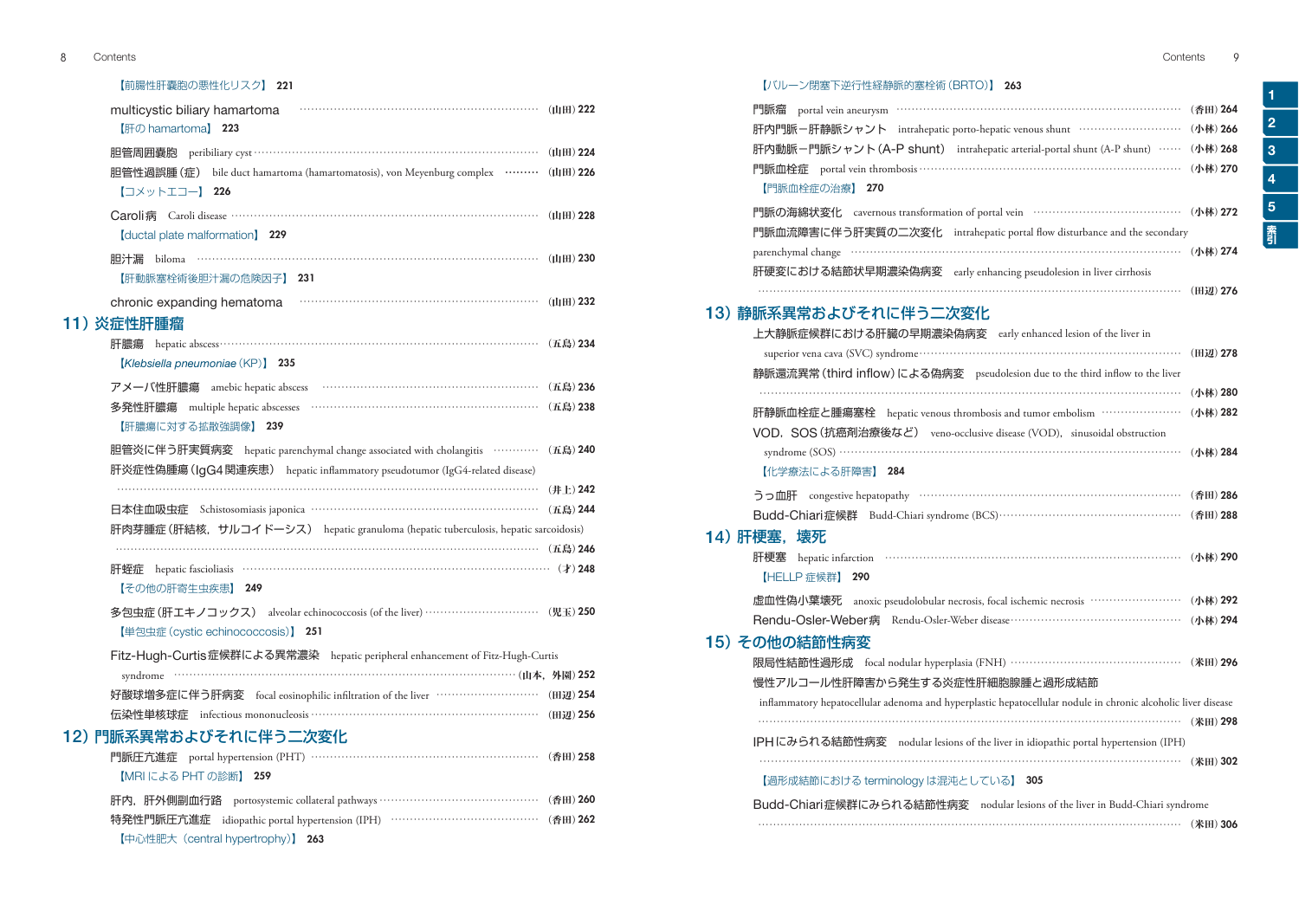| Contents 11 |
|-------------|
|             |

## 16)びまん性肝疾患

|         | 急性肝炎, 劇症肝炎 acute hepatitis and fulminant hepatitis ………………………… (尾崎,小林,蒲田) 308<br>[periportal collar sign] 310     |  |  |
|---------|------------------------------------------------------------------------------------------------------------------|--|--|
|         | 慢性肝炎 chronic hepatitis …………………………………………………………… (尾崎,小林,蒲田) 312<br>【慢性肝炎の組織診断基準】 314                               |  |  |
|         | 肝硬変 liver cirrhosis ………………………………………………………………… (尾崎,小林,蒲田) 315<br>【肝予備能の評価】 318                                    |  |  |
|         | 塊状線維化巣 confluent fibrosis …………………………………………………… (尾崎,小林,蒲田) 320<br><b>[capsular retraction] 322</b>                |  |  |
|         | 自己免疫性肝炎 autoimmune hepatitis …………………………………………… (尾崎,小林,蒲田) 323<br>【IgG4 関連自己免疫性肝炎および IgG4 関連肝病変】 325              |  |  |
|         | 原発性胆汁性胆管炎 primary biliary cholangitis (primary biliary cirrhosis) …… (尾崎,小林,蒲田) 327<br>【自己免疫性肝疾患とオーバーラップ症候群】 327 |  |  |
|         | 鉄過剰症 (ヘモクロマトーシス) iron overload (hemochromatosis) ………………………… (大西) 330<br>【ヘモクロマトーシスとヘモジデローシス】 331                 |  |  |
|         | Wilson病 Wilson's disease ……………………………………………………………………… (大西) 332<br>【Wilson 病について】 333                              |  |  |
|         | アミオダロン肝 amiodarone-induced liver damage ………………………………………… (大西) 334<br>【アミオダロンの重大な副作用】 335                         |  |  |
|         | glycogen storage disease ……………………………………………………………… (大西) 336<br>糖原病                                                |  |  |
|         | アミロイドーシス amyloidosis …………………………………………………………… (大西) 338<br>【主なアミロイドーシス】 339                                        |  |  |
|         | 放射線肝臓炎 radiation hepatitis …………………………………………………………… (大西) 340<br>【放射線照射による肝臓の耐容線量】 341                             |  |  |
|         | 薬剤性肝障害 drug induced liver injury ……………………………………………………… (市場) 342<br><b>[R值] 343</b>                               |  |  |
| 17) 脂肪肝 |                                                                                                                  |  |  |
|         | fatty liver, fatty infiltration of the liver, hepatic steatosis ……………………………………… (西江) 344<br>脂肪肝                  |  |  |
|         | [chemical shift-encoded multi-echo method] 345                                                                   |  |  |

|  | 限局性非脂肪沈着 focal spared area in fatty liver …………………………………………………… (西江) 346                      |  |
|--|----------------------------------------------------------------------------------------------|--|
|  | まだら脂肪肝あるいは限局性脂肪肝 mottled fatty liver, focal fatty liver, irregular fatty infiltration, focal |  |
|  |                                                                                              |  |
|  | NASH non-alcoholic steatohepatitis (NASH) ………………………………………………… (西江) 350                       |  |

1

2

3

4

5

**素** 

| EV.<br>(章編者:藤永·山下)                                                                                                                                                                     |                 |
|----------------------------------------------------------------------------------------------------------------------------------------------------------------------------------------|-----------------|
| 1) 膵臓総論<br>膵臓の正常解剖                                                                                                                                                                     |                 |
| 膵疾患の鑑別診断<br>2) 膵の先天異常<br>膵管非癒合 pancreatic divisum …………………………………………………………… (石神) 372<br>【膵頭部の主膵管・副膵管の走行の variation】 373                                                                  | (藤永) 360        |
| 【①吉岡の分類】 374 / 【2十二指腸の完全あるいは部分閉塞の原因となる先天性疾患】                                                                                                                                           | (石神) 374<br>375 |
| 門脈輪状膵 portal annular pancreas, circumportal pancreas……………………………………<br>【門脈輪状膵の type】 377                                                                                                | (石神) 376        |
| ectopic pancreas ………………………………………………………………… (石神) 378<br>異所性膵<br>膵無形成,膵低形成 pancreatic agenesis, hypoplasia ……………………………………………… (石神) 380<br>3)膵炎                                           |                 |
| 急性膵炎 (間質性浮腫性膵炎) acute pancreatitis (interstitial edematous pancreatitis) ……… (小坂) 382<br>急性膵炎 (急性壊死性膵炎) acute pancreatitis (acute necrotizing pancreatitis) ………………                     | (小坂) 386        |
| 慢性膵炎 chronic pancreatitis ………………………………………………………………… (小坂) 388<br>【膵石との鑑別を要する石灰化】 391                                                                                                    |                 |
| 膵炎合併症 complications of pancreatitis …………………………………………………… (小坂) 392<br>自己免疫性膵炎                                                                                                           |                 |
| 腫瘤形成性膵炎<br>【腫瘤形成性膵炎の名称】<br>396                                                                                                                                                         |                 |
| groove pancreatitis<br>【groove pancreatitis の分類と鑑別】 399                                                                                                                                | (藤永) 398        |
| 外傷性膵炎 traumatic pancreatitis ………………………………………………………………… (藤永) 400<br>閉塞性膵炎 (膵癌合併例) obstructive pancreatitis associated with pancreatic cancer ………… (藤永) 402<br>【TS1 膵癌と膵上皮内腫瘍性病変】<br>403 |                 |
| 囊胞性線維症 cystic fibrosis …………………………………………………………………… (宮嵜) 404<br>Shwachman-Diamond症候群 Shwachman-Diamond syndrome ……………………… (宮嵜) 406                                                       |                 |
| 4) 膵癌<br>pancreatic ductal adenocarcinoma …………………………………… (福倉, 山岸, 熊谷, 吉浦) 408<br>通常型膵癌<br>410<br>【pancreatic intraepithelial neoplasia (PanIN)】 410 / 【膵癌の危険因子】                        |                 |
| groove領域の通常型膵癌 groove pancreatic carcinoma ………………<br>(福倉,山岸,熊谷,吉浦)411<br>膵癌の病期診断 staging of pancreatic ductal adenocarcinoma………………(福倉,山岸,熊谷,吉浦)413<br>【切除可能境界膵癌】<br>- 415              |                 |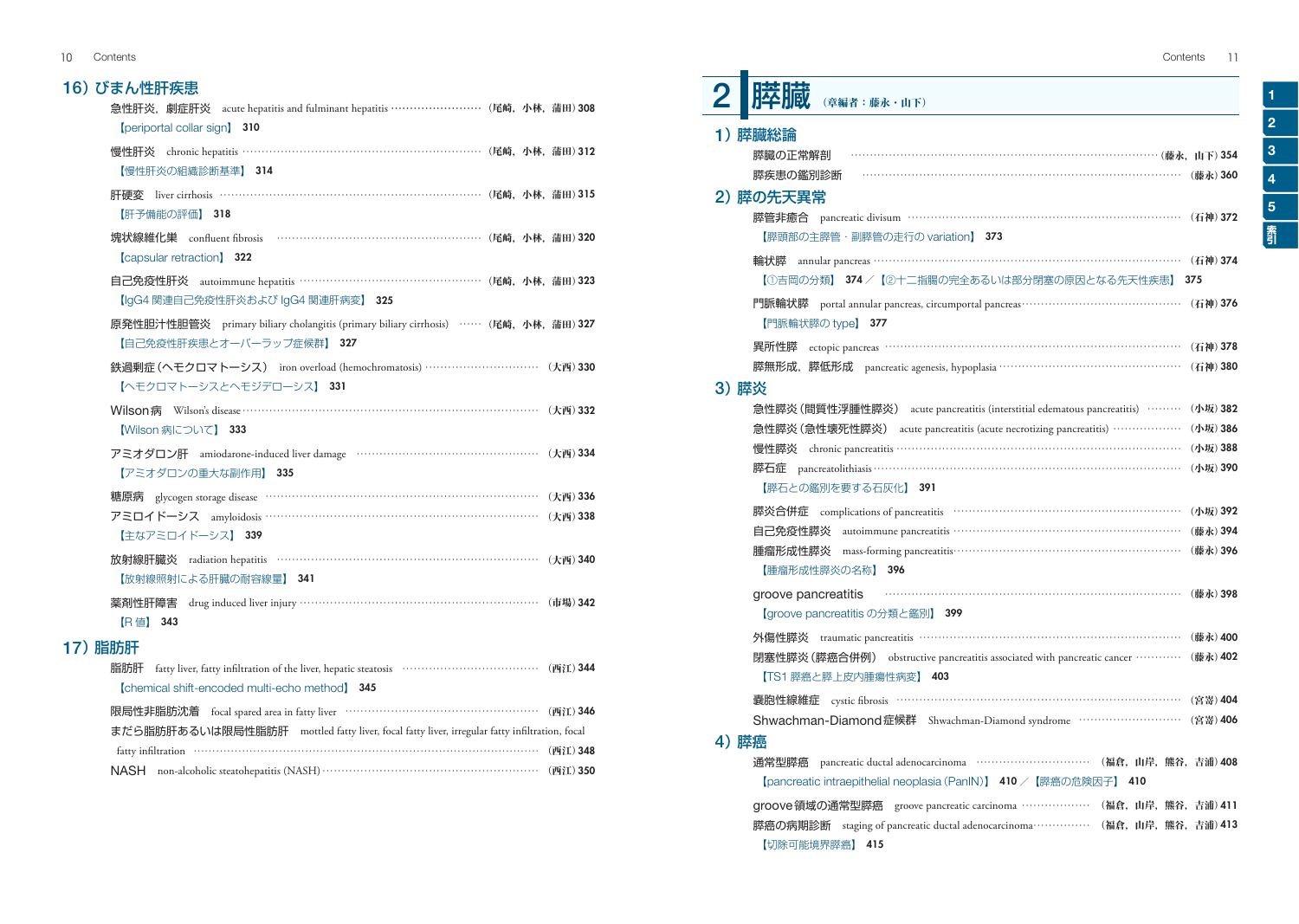| - 退形成性膵管癌 - anaplastic carcinoma - ……………………………………………(福倉,山岸,熊谷,吉浦) 418 -                                         |  |  |
|-----------------------------------------------------------------------------------------------------------------|--|--|
| 【WHO 分類による未分化癌】 419                                                                                             |  |  |
| THO REAL THE MARK THE THE MARK AND THE MARKED ASSESS THE MARK THE MARKED THE MARKED THE MARKED MARKED MARKED MA |  |  |

|  | "吸有和胞生已和胞性腥疡" osteociastic giant tunior of the pancreas " " " (簡音, 再开, 熙骨, 日佣/#20 |  |  |  |  |
|--|-----------------------------------------------------------------------------------|--|--|--|--|
|  |                                                                                   |  |  |  |  |

## 5)その他の膵腫瘍

| 膵内分泌腫瘍 (典型例) neuroendocrine neoplasm of the pancreas (typical case) …………… (市川) 424  |  |
|-------------------------------------------------------------------------------------|--|
| 膵内分泌腫瘍 (非典型例) neuroendocrine neoplasm of the pancreas (atypical case) ………… (市川) 428 |  |
| solid pseudopapillary neoplasm (SPN) ……………………………………………… (市川) 432                    |  |
|                                                                                     |  |
| 膵悪性リンパ腫 pancreatic lymphoma …………………………………………………………… (市川) 436                        |  |
| 膵芽腫 pancreatoblastoma …………………………………………………………………………(宮嵜)438                           |  |
|                                                                                     |  |

#### 【膵芽腫の拡散強調像における拡散制限の有用性】 438

### 6)膵嚢胞性疾患(腫瘍性)

| 粘液性嚢胞腫瘍 mucinous cystic neoplasm (MCN) ………………………………………………………(出雲崎) 440                                      |  |
|------------------------------------------------------------------------------------------------------------|--|
| 膵管内乳頭粘液性腫瘍<br>intraductal papillary mucinous neoplasm (IPMN) $\cdots$ $\cdots$ $\cdots$ $\cdots$ (出雲崎) 442 |  |
| 悪性膵管内乳頭粘液性腫瘍<br>malignant IPMN …………………………………………………… (出雲崎) 446                                              |  |
| 漿液性嚢胞腫瘍(典型例)<br>serous cystic neoplasm (SCN) (typical case) …………………………………… (出雲崎) 448                       |  |
| 漿液性嚢胞腫瘍(非典型例)                                                                                              |  |
| 装夷的州佐串 (北陆宿州)                                                                                              |  |

## 7)膵嚢胞性疾患(非腫瘍性)

| 膵類表皮嚢胞 epidermoid cyst of the pancreas ………………………………………………………… (出雲崎) 452        |  |
|--------------------------------------------------------------------------------|--|
|                                                                                |  |
|                                                                                |  |
| 膵リンパ上皮嚢胞 lymphoepithelial cyst of the pancreas (LEC) ……………………………………… (出雲崎) 458 |  |

# 3 胆道・胆嚢 (章編者:山下)

#### 1) 胆道・胆嚢総論

| 胆道·胆囊の正常解剖 ……………………………………………………………………… (山下)462                                                                                                                                                                                                                                                                                                                                                                                                                                                             |          |
|------------------------------------------------------------------------------------------------------------------------------------------------------------------------------------------------------------------------------------------------------------------------------------------------------------------------------------------------------------------------------------------------------------------------------------------------------------------------------------------------------------|----------|
| 【胆嚢内溶液が CT で高吸収を呈する場合の鑑別】 466                                                                                                                                                                                                                                                                                                                                                                                                                                                                              |          |
| 胆道系の解剖学的変異                                                                                                                                                                                                                                                                                                                                                                                                                                                                                                 | (衣袋) 468 |
| $\begin{minipage}{.4\linewidth} \begin{tabular}{l} \hline \multicolumn{3}{l}{} & \multicolumn{3}{l}{} & \multicolumn{3}{l}{} & \multicolumn{3}{l}{} \\ \multicolumn{3}{l}{} & \multicolumn{3}{l}{} & \multicolumn{3}{l}{} & \multicolumn{3}{l}{} \\ \multicolumn{3}{l}{} & \multicolumn{3}{l}{} & \multicolumn{3}{l}{} & \multicolumn{3}{l}{} \\ \multicolumn{3}{l}{} & \multicolumn{3}{l}{} & \multicolumn{3}{l}{} & \multicolumn{3}{l}{} \\ \multicolumn{3}{l}{} & \multicolumn{3}{l}{}$<br>胆道・胆嚢疾患の鑑別診断 | (山下) 474 |
| 胆道系疾患の臨床病理                                                                                                                                                                                                                                                                                                                                                                                                                                                                                                 | (原田) 482 |
| 2) 胆石および胆嚢炎症性疾患                                                                                                                                                                                                                                                                                                                                                                                                                                                                                            |          |
|                                                                                                                                                                                                                                                                                                                                                                                                                                                                                                            |          |
| 【胆石の分類】 490                                                                                                                                                                                                                                                                                                                                                                                                                                                                                                |          |
| Mirizzi症候群 Mirizzi syndrome …………………………………………………………… (浅山) 492                                                                                                                                                                                                                                                                                                                                                                                                                                               |          |

| 浮腫性胆嚢壁肥厚 edematous wall thicking of the gallbladder ………………………………… (浅山) 494<br>【浮腫性胆嚢壁肥厚の原因】<br>- 495                                                                                                                                    |          |
|-----------------------------------------------------------------------------------------------------------------------------------------------------------------------------------------------------------------------------------------|----------|
| acute cholecystitis (1000) contract to the contract of the contract of the contract of the contract of the contract of the contract of the contract of the contract of the contract of the contract of the contract of the con<br>急性胆囊炎 | (浅山) 496 |
| 壊疽性胆嚢炎                                                                                                                                                                                                                                  |          |
| emphysematous cholecystitis …………………………………………………… (浅山) 502<br>気腫性胆嚢炎                                                                                                                                                                     |          |
|                                                                                                                                                                                                                                         | (浅山) 504 |
| 黄色肉芽腫性胆囊炎 xanthogranulomatous cholecystitis (XGC) …………………………… (浅山) 506                                                                                                                                                                  |          |
| 胆嚢腺筋腫症                                                                                                                                                                                                                                  | (浅山) 508 |
| 胆嚢ポリープ gallbladder polyp ……………………………………………………………… (浅山) 510                                                                                                                                                                              |          |
| 【胆嚢ポリープの management】 511 / 【胆嚢ポリープの分類】 511                                                                                                                                                                                              |          |
| 胆道出血                                                                                                                                                                                                                                    |          |
| [hemosaccus pancreaticus] 513                                                                                                                                                                                                           |          |
| 胆道気腫                                                                                                                                                                                                                                    |          |
| 胆囊捻転                                                                                                                                                                                                                                    | (浅山) 516 |
| gallbladder infarction ………………………………………………………… (浅山) 518<br>胆嚢梗塞                                                                                                                                                                          |          |
| 3) 胆嚢癌,胆管癌                                                                                                                                                                                                                              |          |
| 胆嚢癌の病期診断 gallbladder cancer (staging) ……………………………………………… (吉満) 520                                                                                                                                                                       |          |
| 【胆囊癌 T 因子】 521                                                                                                                                                                                                                          |          |
| 隆起型胆囊癌 gallbladder cancer (polypoid type) ………………………………………… (吉満) 522                                                                                                                                                                     |          |
| 【胆嚢癌の深達度と術式】 523                                                                                                                                                                                                                        |          |
| 浸潤型胆囊癌 gallbladder cancer (infiltrative type) …………………………………………… (吉満) 524                                                                                                                                                                |          |
| 胆嚢扁平上皮癌・腺扁平上皮癌 gallbladder squamous cell carcinoma / adenosquamous carcinoma                                                                                                                                                            |          |
|                                                                                                                                                                                                                                         |          |
| metastatic gallbladder tumor (吉満) 528<br>転移性胆嚢腫瘍                                                                                                                                                                                        |          |
| 【肝癌の胆嚢転移】<br>529                                                                                                                                                                                                                        |          |
| 肝門部領域胆管癌                                                                                                                                                                                                                                | (吉満) 530 |
| 遠位肝外胆管癌 extrahepatic bile duct cancer<br>………………………………………………… (吉満) 532                                                                                                                                                                   |          |
| 胆管内乳頭状腫瘍 (IPNB) 1 型, 2 型 intraductal papillary neoplasm of the bile duct (IPNB) type 1, 2                                                                                                                                               |          |
|                                                                                                                                                                                                                                         | (吉満) 534 |
| 胆管神経内分泌腫瘍・混合性神経内分泌非神経内分泌腫瘍 neuroendocrine neoplasm (NEN) /                                                                                                                                                                              |          |
| mixed neuroendocrine non-neuroendocrine neoplasm (MiNEN) …………………………………… (吉満) 536                                                                                                                                                        |          |
| Vater乳頭部癌 (十二指腸乳頭部癌) carcinoma of duodenal papilla ………………………… (竹原) 538                                                                                                                                                                  |          |
| 【Vater 乳頭部癌のリスクファクター】 539                                                                                                                                                                                                               |          |

#### 4)胆管疾患

|  | Lemmel症候群 Lemmel syndrome ………………………………………………………… (竹原) 540                         |  |
|--|-----------------------------------------------------------------------------------|--|
|  | 原発性硬化性胆管炎 primary sclerosing cholangitis (PSC) …………………………………… (竹原) 542            |  |
|  | 急性胆管炎 (急性閉塞性化膿性胆管炎) acute cholangitis (acute obstructive suppurative cholangitis; |  |
|  |                                                                                   |  |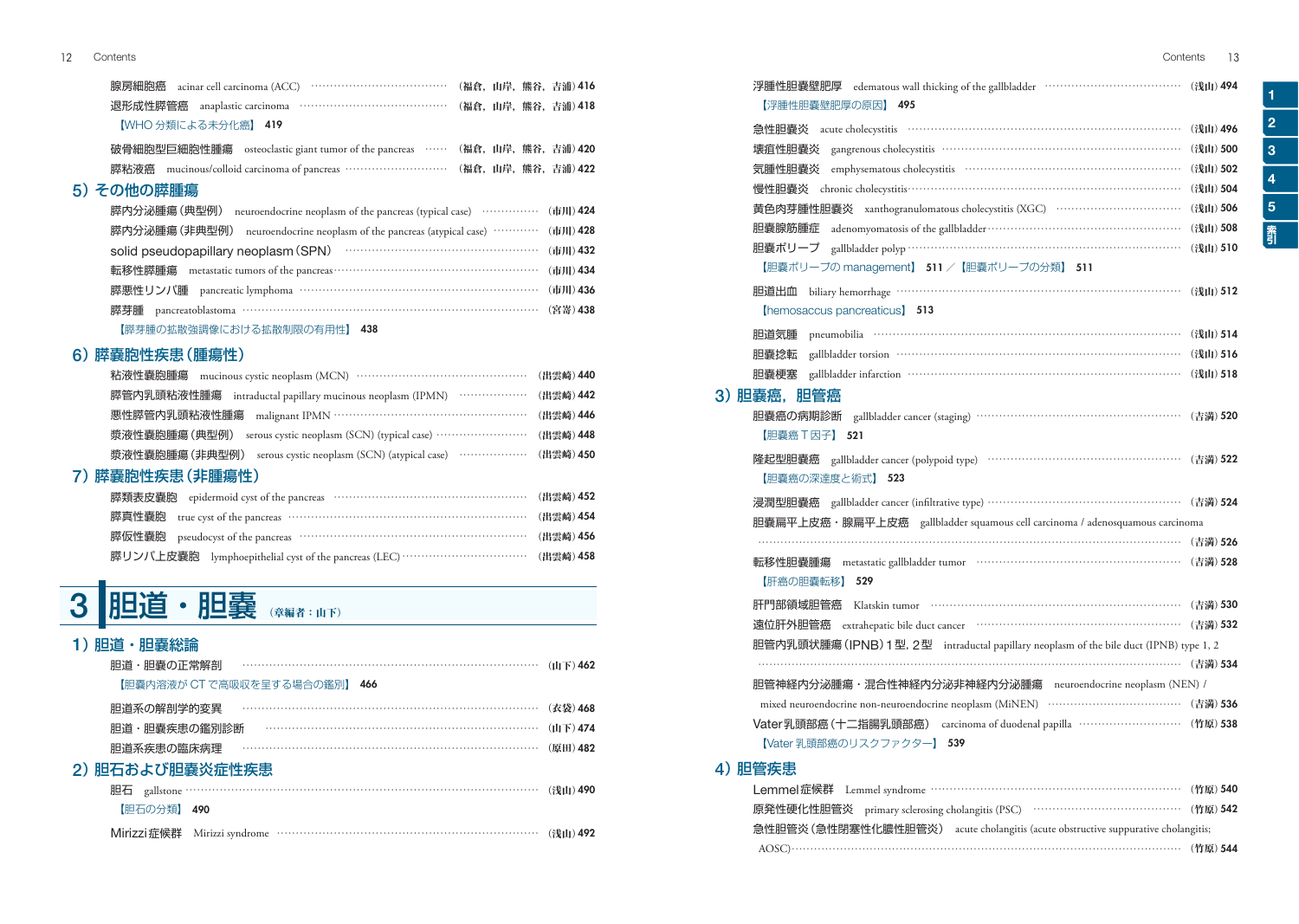| IgG4関連硬化性胆管炎 IgG4-related sclerosing cholangitis ………………………………… (吉満) 546                                                                                                                                                                                                                                                                                                                                                                                                                                                                |          |
|----------------------------------------------------------------------------------------------------------------------------------------------------------------------------------------------------------------------------------------------------------------------------------------------------------------------------------------------------------------------------------------------------------------------------------------------------------------------------------------------------------------------------------------|----------|
| 【IgG4 関連硬化性胆管炎臨床診断基準の概要 (2020年)】 547                                                                                                                                                                                                                                                                                                                                                                                                                                                                                                   |          |
| 総胆管結石 choledocholithiasis, common bile duct stone ……………………………………… (竹原) 548                                                                                                                                                                                                                                                                                                                                                                                                                                                             |          |
| 【総胆管結石と膵炎】 549                                                                                                                                                                                                                                                                                                                                                                                                                                                                                                                         |          |
| 胆嚢摘出術後胆管断端に生じた断端神経腫 amputation neuroma following cholecystectomy                                                                                                                                                                                                                                                                                                                                                                                                                                                                       |          |
| $\cdots$ ( $\mu$ T) 550                                                                                                                                                                                                                                                                                                                                                                                                                                                                                                                |          |
| 肝内結石症 intrahepatic cholelithiasis…………………………………………………………………… (竹原) 552                                                                                                                                                                                                                                                                                                                                                                                                                                                                   |          |
| 【肝内結石症に合併する疾患】 552                                                                                                                                                                                                                                                                                                                                                                                                                                                                                                                     |          |
| 門脈圧亢進性胆道症 portal (hypertensive) biliopathy ………………………………………… (竹原) 554                                                                                                                                                                                                                                                                                                                                                                                                                                                                   |          |
| 【MRCP で観察される胆道の圧痕】 555                                                                                                                                                                                                                                                                                                                                                                                                                                                                                                                 |          |
| 5) 胆管の奇形                                                                                                                                                                                                                                                                                                                                                                                                                                                                                                                               |          |
| 膵・胆管合流異常 pancreaticobiliary maljunction …………………………………………………… (中井) 556                                                                                                                                                                                                                                                                                                                                                                                                                                                                  |          |
| 【膵胆管高位合流】 557                                                                                                                                                                                                                                                                                                                                                                                                                                                                                                                          |          |
| 重複胆嚢 gallbladder duplication …………………………………………………………… (中井) 558                                                                                                                                                                                                                                                                                                                                                                                                                                                                          |          |
| 先天性胆道拡張症 (総胆管嚢腫) choledochal cyst ………………………………………… (古川) 560                                                                                                                                                                                                                                                                                                                                                                                                                                                                            |          |
| [ductal plate malformation (DPM)] 562                                                                                                                                                                                                                                                                                                                                                                                                                                                                                                  |          |
| biliary atresia communication and the state of the state of the state of the state of the state of the state of the state of the state of the state of the state of the state of the state of the state of the state of the st<br>胆道閉鎖症                                                                                                                                                                                                                                                                                                | (古川) 563 |
| $\label{thm:co-1} \text{choledochocele}\qquad \qquad \cdots \qquad \qquad \cdots \qquad \qquad \cdots \qquad \qquad \cdots \qquad \qquad \cdots \qquad \qquad \cdots \qquad \qquad \cdots \qquad \qquad \cdots \qquad \qquad \cdots \qquad \qquad \cdots \qquad \qquad \cdots \qquad \qquad \cdots \qquad \qquad \cdots \qquad \qquad \cdots \qquad \qquad \cdots \qquad \qquad \cdots \qquad \qquad \cdots \qquad \qquad \cdots \qquad \qquad \cdots \qquad \qquad \cdots \qquad \qquad \cdots \qquad \qquad \cdots \qquad \$<br>総胆管瘤 | (古川) 566 |
| Alagille症候群 Alagille syndrome ……………………………………………………………… (古川) 568                                                                                                                                                                                                                                                                                                                                                                                                                                                                        |          |
|                                                                                                                                                                                                                                                                                                                                                                                                                                                                                                                                        |          |
|                                                                                                                                                                                                                                                                                                                                                                                                                                                                                                                                        |          |

# 4 その他の疾患 (章編者:山下)

## 1) 外傷・他

| 肝損傷 liver injury …………………………………………………………………………………… (米永) 572        |  |
|-------------------------------------------------------------------|--|
| 膵損傷 pancreas injury ……………………………………………………………………………… (米永) 574       |  |
| 脾損傷 spleen injury ……………………………………………………………………………………… (米永) 576      |  |
| 【非外傷性脾破裂】 576 /【脾症 (splenosis)】 577                               |  |
| 脾損傷のマネジメント management of splenic injury ………………………………………… (米永) 578 |  |
| 【遷延性破裂 (delayed rupture)】 579                                     |  |
|                                                                   |  |

## 2)胆膵脾の血管性病変

| 膵動静脈奇形 arteriovenous malformation (AVM) of the pancreas …………………………… (山下, 伊藤) 580 |  |
|----------------------------------------------------------------------------------|--|
| 【膵の動静脈奇形の合併症】 581                                                                |  |
| 胆囊静脈瘤 gallbladder varices …………………………………………………………………… (岡田) 582                    |  |
| 脾動脈瘤 splenic artery aneurysm …………………………………………………………………… (岡田) 584                 |  |
| 【動脈瘤の病理】 584                                                                     |  |
| 正中弓状靱帯圧迫症候群                                                                      |  |

| ガーゼオーマ (異物肉芽腫) gossipyboma ………………………………………………… (米永) 588                  |          |
|--------------------------------------------------------------------------|----------|
| intrapancreatic accessory spleen …………………………………………………… (山下) 590<br>膵内副脾   |          |
| 脾臓<br>(章編者:山下)                                                           |          |
| 1)脾臓の先天性および良性疾患                                                          |          |
| 脾臓の正常解剖                                                                  | (山下) 594 |
| 脾疾患の鑑別診断                                                                 | (山下) 596 |
| 【巨大脾腫を来す疾患】 597 / 【T2 強調像で低信号を呈する腫瘤】 598                                 |          |
| 無脾症・多脾症 (内臓錯位症候群) asplenia, polysplenia (heterotaxy syndrome) ……………      | (前田) 602 |
|                                                                          | (前田) 604 |
|                                                                          | (前田) 606 |
| 【脾臓性腺癒合 (splenogonadal fusion)】 607                                      |          |
| 脾梗塞                                                                      | (篠崎) 608 |
| 【脾梗塞の原因】 609                                                             |          |
| 脾膿瘍                                                                      | (篠崎) 610 |
| 脾サルコイドーシス splenic sarcoidosis …………………………………………………… (篠崎)612               |          |
| splenic tuberculosis …………………………………………………………… (篠崎) 614<br>脾結核腫            |          |
| splenic congestion ……………………………………………………………………… (篠崎)616<br>うっ血脾           |          |
| 【うっ血脾の原因】 617                                                            |          |
| 2) 脾臓の良性腫瘍                                                               |          |
|                                                                          | (香田) 618 |
| 【脾嚢胞性腫瘤の分類】 619                                                          |          |
|                                                                          | (香田) 620 |
| 脾リンパ管腫 splenic lymphangioma ………………………………………………………… (香田) 622              |          |
| splenic hamartoma ………………………………………………………… (香田) 624<br>脾過誤腫                |          |
| 脾炎症性偽腫瘍 inflammatory pseudotumor of spleen ……………………………………… (香田) 626      |          |
| <b>[EBV-associated IPT-like FDCS] 627</b>                                |          |
| 脾臓 sclerosing angiomatoid nodular transformation (SANT) ………………… (山下) 628 |          |
| littoral cell angioma                                                    |          |
| 3) 脾臓の悪性腫瘍                                                               |          |
| 脾臓原発悪性リンパ腫および関連病変 malignant lymphoma and related disorders ……… (四元) 632  |          |
| 脾臓原発血管肉腫 angiosarcoma of the spleen ………………………………………………… (四元) 635         |          |
| 転移性脾腫瘍 (周囲臓器からの浸潤や播種) splenic metastasis, direct invasion, dissemination |          |
|                                                                          | (四元) 638 |

1

2

3

4

5

素